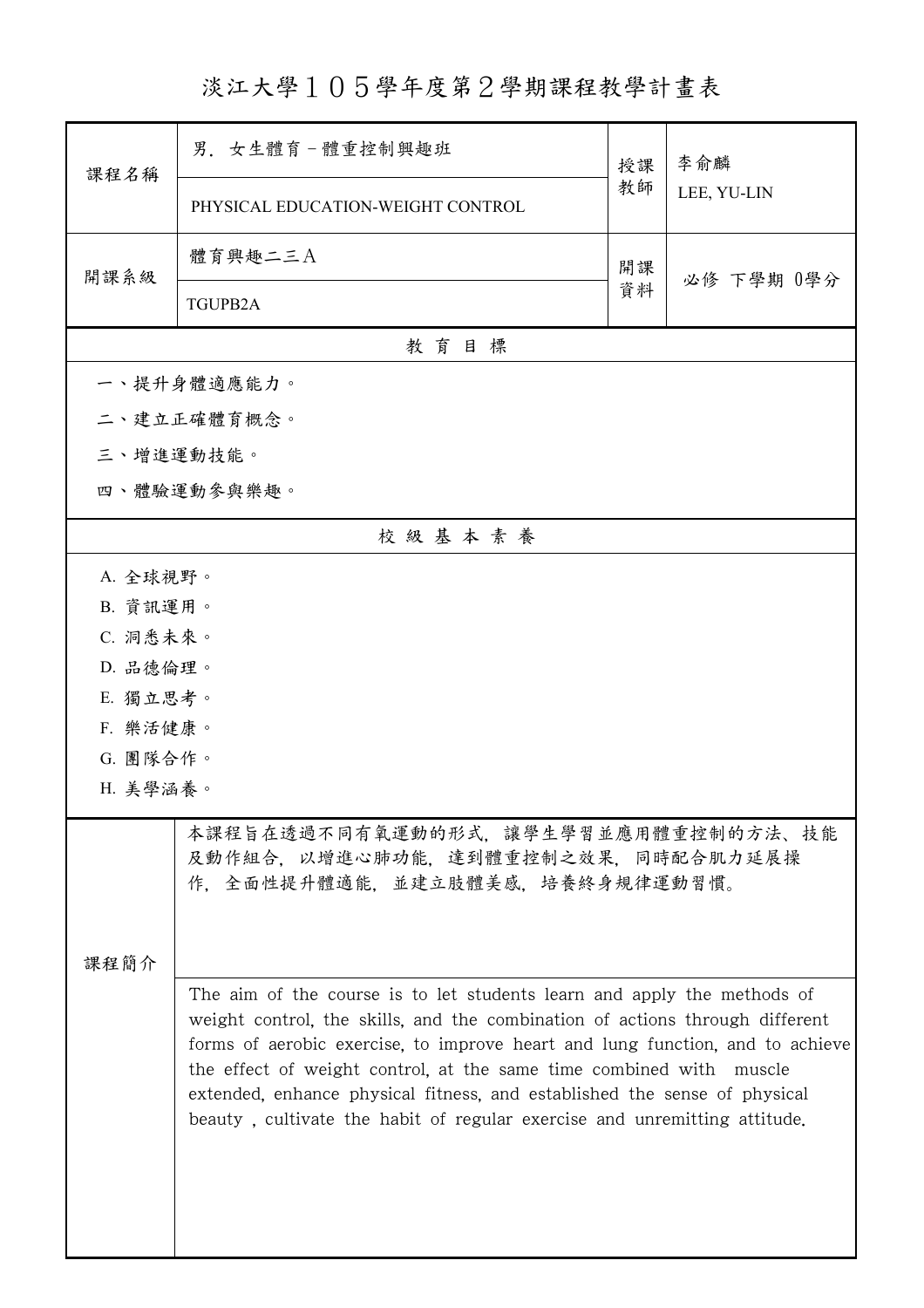本課程教學目標與目標層級、校級基本素養相關性

一、目標層級(選填): (一)「認知」(Cognitive 簡稱C)領域:C1 記憶、C2 瞭解、C3 應用、C4 分析、 C5 評鑑、C6 創造 (二)「技能」(Psychomotor 簡稱P)領域:P1 模仿、P2 機械反應、P3 獨立操作、 P4 聯結操作、P5 自動化、P6 創作 (三)「情意」(Affective 簡稱A)領域:A1 接受、A2 反應、A3 重視、A4 組織、 A5 內化、A6 實踐 二、教學目標與「目標層級」、「校級基本素養」之相關性:

 (一)請先將課程教學目標分別對應前述之「認知」、「技能」與「情意」的各目標層級, 惟單項教學目標僅能對應C、P、A其中一項。

 (二)若對應「目標層級」有1~6之多項時,僅填列最高層級即可(例如:認知「目標層級」 對應為C3、C5、C6項時,只需填列C6即可,技能與情意目標層級亦同)。

 (三)再依據所訂各項教學目標分別對應其「校級基本素養」。單項教學目標若對應 「校級基本素養」有多項時,則可填列多項「校級基本素養」。

|  | (例如:「校級基本素養」可對應A、AD、BEF時,則均填列。) |  |  |
|--|---------------------------------|--|--|
|--|---------------------------------|--|--|

| 序      |                                     |                                                                                                                 | 相關性            |                |
|--------|-------------------------------------|-----------------------------------------------------------------------------------------------------------------|----------------|----------------|
| 號      | 教學目標(中文)                            | 教學目標(英文)                                                                                                        | 目標層級           | 校級基本素養         |
|        | 1 1.認識並理解體重控制與健康體適<br>能             | 1. Understanding Weight<br>Control and Physical Fitness.                                                        | C <sub>2</sub> | D              |
|        | 2 2.學習並應用體重控制各種方<br>法、技能及動作組合       | 2. Learn to do various steps.<br>techniques and choreography.                                                   | <b>P4</b>      | F              |
|        | 3 3.提升學生的體適能.<br>維持理想體<br>重. 享受運動樂趣 | 3. Enhance students physical<br>fitness, maintain an ideal<br>weights and enjoy sport.                          | <b>P6</b>      | $\overline{F}$ |
|        | 4 4.培養終身運動習慣,<br>理解並接受<br>自我理想體型與體重 | 4. Cultivate a lifelong regular<br>exercise habbit, to understand<br>and accept self ideal shape<br>and weight. | C <sub>3</sub> | $\mathbf{F}$   |
| 5      | 5.能與人互動、合作練習                        | 5.To interact and cooperate<br>with others.                                                                     | A6             | G              |
|        | 6 6.能觀察他人, 分析動作正確<br>性,並欣賞力與美之表現    | 6.Can observe others, analyze<br>movement exactness and<br>appreciate strength and<br>beautiful manifestation.  | C4             | DG             |
|        |                                     | 教學目標之教學方法與評量方法                                                                                                  |                |                |
| 序<br>號 | 教學目標                                | 教學方法                                                                                                            |                | 評量方法           |
|        | 1 1.認識並理解體重控制與健康體適<br>能             | 講述、實作                                                                                                           | 上課表現           |                |
|        | 2 2.學習並應用體重控制各種方<br>法、技能及動作組合       | 講述、實作                                                                                                           | 上課表現           |                |
|        | 3 3.提升學生的體適能.<br>維持理想體<br>重. 享受運動樂趣 | 講述                                                                                                              | 上課表現           |                |
|        | 4 4.培養終身運動習慣.<br>理解並接受<br>自我理想體型與體重 | 講述                                                                                                              | 上課表現           |                |
|        | 5 5.能與人互動、合作練習                      | 講述                                                                                                              | 實作             |                |

講述 有效 医心理学 计算作

 6 6.能觀察他人,分析動作正確 性,並欣賞力與美之表現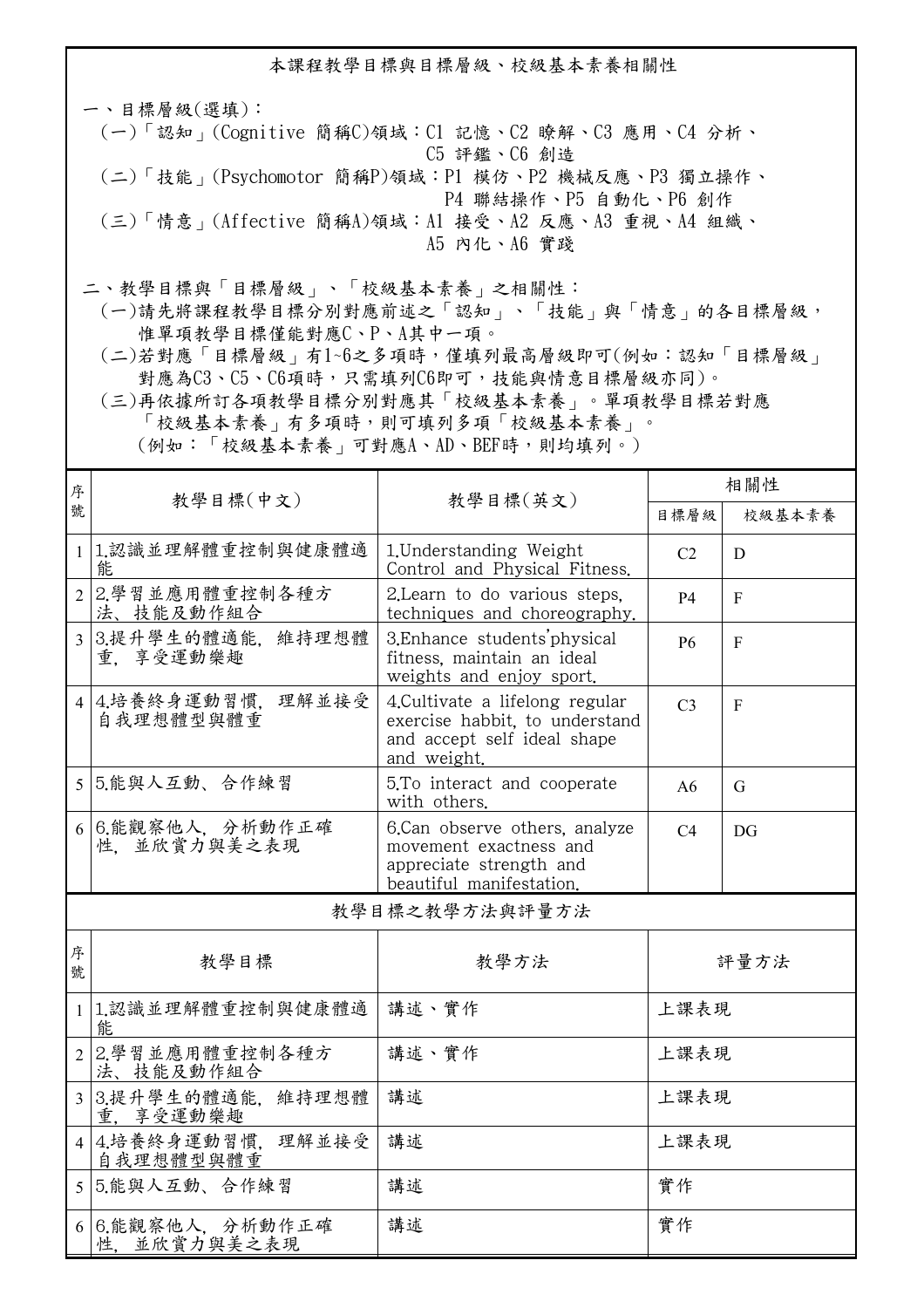|                | 授課進度表                         |                                                                                                                    |    |  |
|----------------|-------------------------------|--------------------------------------------------------------------------------------------------------------------|----|--|
| 週<br>次         | 日期起訖                          | 内 容 (Subject/Topics)                                                                                               | 備註 |  |
|                | $106/02/13$ ~<br>106/02/19    | 1 Introductions & Master class.                                                                                    |    |  |
| $\overline{c}$ | $106/02/20$ ~<br>106/02/26    | 2 Move Ur Feet!                                                                                                    |    |  |
| 3              | $106/02/27$ ~<br>106/03/05    | 3 Step by Step                                                                                                     |    |  |
| 4              | $106/03/06 \sim$<br>106/03/12 | 4 NTC Training Club                                                                                                |    |  |
| 5              | $106/03/13$ ~<br>106/03/19    | 5 NTC Training Club -2                                                                                             |    |  |
| 6              | $106/03/20$ ~<br>106/03/26    | 6 NTC Training Club - 3                                                                                            |    |  |
| 7              | $106/03/27$ ~<br>106/04/02    | 7 NTC Training Club - 4                                                                                            |    |  |
| 8              | $106/04/03$ ~<br>106/04/09    | 8 Interval Training                                                                                                |    |  |
| 9              | $106/04/10$ ~<br>106/04/16    | 9 Interval Training (NTC Training Club Demo)                                                                       |    |  |
| 10             | $106/04/17$ ~<br>106/04/23    | 期中考試週                                                                                                              |    |  |
| 11             | $106/04/24$ ~<br>106/04/30    | 11 Fitness Test                                                                                                    |    |  |
| 12             | $106/05/01$ ~<br>106/05/07    | 12 Step 2*2                                                                                                        |    |  |
| 13             | $106/05/08$ ~<br>106/05/14    | 13 Step 4*4                                                                                                        |    |  |
| 14             | $106/05/15$ ~<br>106/05/21    | 13 Step 4*4                                                                                                        |    |  |
| 15             | $106/05/22$ ~<br>106/05/28    | 14 It's My Step(Step Demo)                                                                                         |    |  |
| 16             | $106/05/29$ ~<br>106/06/04    | 15 1st PE Examinations (Verification)                                                                              |    |  |
| 17             | $106/06/05$ ~<br>106/06/11    | 16 2ed PE Examinations (Performace)                                                                                |    |  |
| 18             | $106/06/12$ ~<br>106/06/18    | 期末考試週                                                                                                              |    |  |
| 修課應<br>注意事項    |                               | 1.需穿著運動服裝及球鞋。<br>2.學生請假請依學校規定辦理:<br>(1)曠課6節者, 予以扣考。<br>(2)缺課總時數達該科授課時數三分之一時,學期成績以零分計算。<br>3.上述為固定項目,教師如有其他規定請再自行增加 |    |  |
| 教學設備           |                               | 電腦、投影機                                                                                                             |    |  |
| 教材課本           |                               |                                                                                                                    |    |  |
|                |                               |                                                                                                                    |    |  |